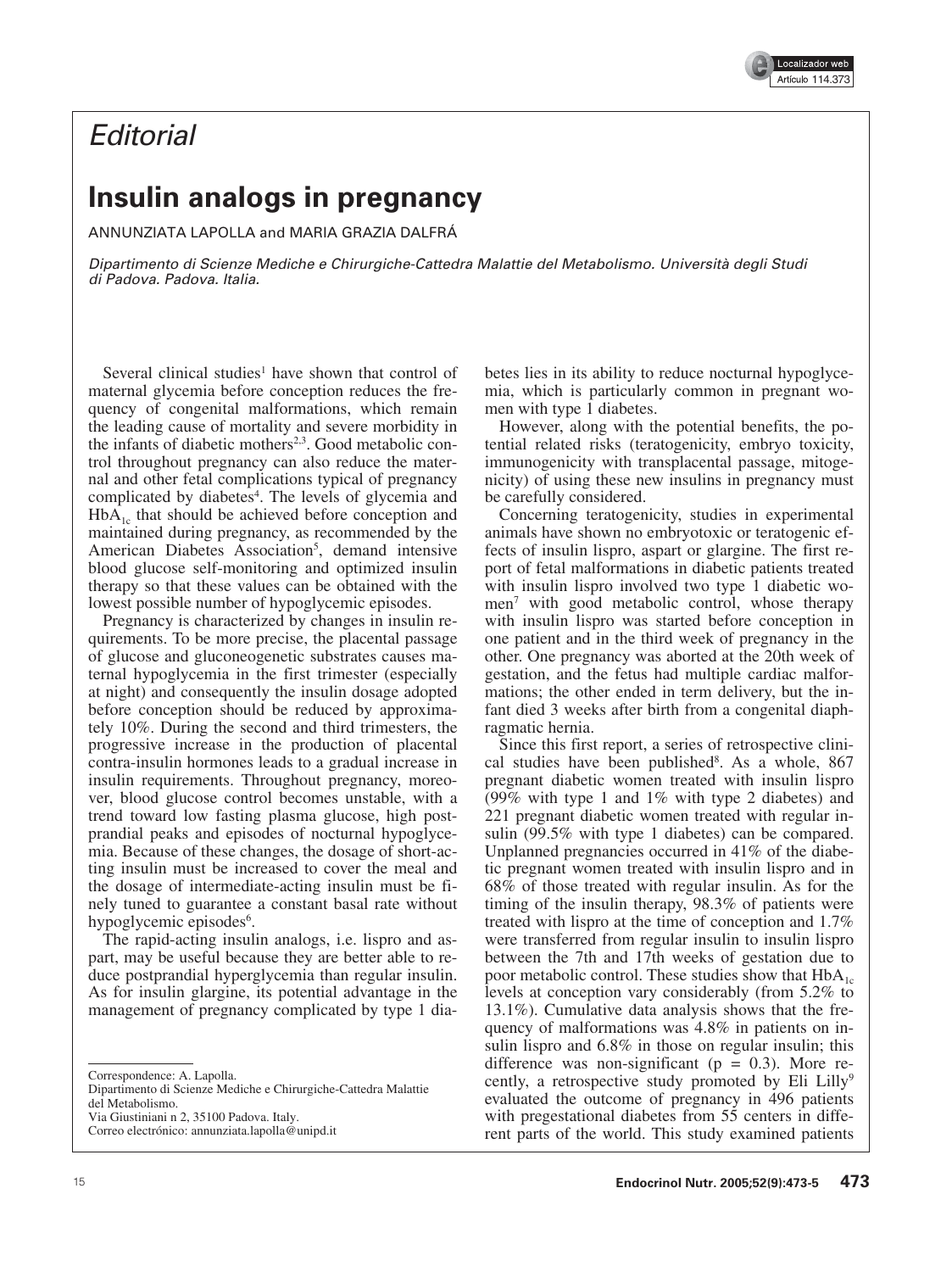on insulin lispro for at least 1 month before conception and during the first trimester of pregnancy and reported a frequency of malformations of 5.4%. Regarding insulin aspart, a randomized, controlled, open-label trial comparing the safety and efficacy of insulin aspart and human insulin in pregnant women with type 1 diabetes is currently underway<sup>10</sup>. As for insulin glargine, studies evaluating its potential teratogenicity in humans are unfortunately very scarce: a recent publication by DiCianni et al<sup>11</sup> reported no malformations or neonatal complications in five type 1 diabetic women treated with glargine during the first weeks of pregnancy.

Studies evaluating the capacity of insulin lispro, aspart and glargine to bind insulin-like growth factor-1 (IGF1) receptor generally report no differences with respect to regular insulin. These results are important, because they can be correlated with retinopathy during pregnancy. In this context, Kitzmiller et  $al<sup>12</sup>$  reported the onset of proliferative retinopathy requiring laser treatment in 3 diabetic women during the third trimester of pregnancy. The authors explained this finding as being related to the mitogenic activity of insulin lispro. In a subsequent editorial, Jovanovic $13$  returned to the cases reported by Kitzmiller et al to emphasize that the rapid development of proliferative retinopathy in these patients might have been due to their longstanding diabetes (> 6 years), to the presence of proteinuria (in one patient), and especially to poor metabolic control, demonstrated by high  $HbA_{1c}$  levels that improved rapidly during the first few months of gestation.

Since then, a series of retrospective clinical studies have been published on the topic, showing no progression or new onset of retinopathy in patients treated with insulin lispro<sup>8</sup>. Importantly, pregnancy itself can exacerbate retinopathy in cases of poor glycemic control at the beginning of the pregnancy followed by a rapid tightening of glycemic control during the pregnancy. Therefore, retinopathy must be carefully monitored in pregnancy.

As for immunogenicity, a relationship has been reported between neonatal morbidity (and macrosomia in particular) and placental transfer of insulin complexed with antibodies<sup>8</sup>. The immunological response to insulin lispro *versus* regular insulin has recently been evaluated in women with gestational diabetes mellitus (GDM) randomized to receive one or other type of insulin during pregnancy. Anti-insulin antibody levels were similar in the 2 groups and were within the reference range except in one patient. This study showed that insulin lispro is safe and has much the same antibody formation as regular human insulin<sup>8</sup>. No studies are available in the literature on the potential immune response to insulin aspart and glargine during pregnancy.

All studies assessing the possible benefits of insulin lispro treatment in patients with pregestational

and gestational diabetes are retrospective<sup>8</sup>. Some have identified significantly lower levels of  $HbA_{1c}$ and plasma glucose and fewer hypoglycemic episodes in pregnant type 1 diabetic women treated with insulin lispro than in those on regular insulin. Conversely, other studies report no significant differences in  $HbA_{1c}$  values between treatment groups. No studies are currently available in the literature on maternal and fetal outcome in patients treated with insulin aspart. For insulin glargine, the few reports on its use in pregnancy record no maternal or neonatal complications<sup>8,11</sup>.

Studies assessing the effect of insulin lispro treatment in women with GDM have shown a significant reduction in hypoglycemia before meals, postprandial hyperglycemia and  $HbA_{1c}$  levels in comparison with GDM women, treated with regular insulin<sup>8</sup>. Furthermore, Mecacci et al $14$  recently compared maternal glucose levels and neonatal outcome in GDM women randomly assigned to treatment with regular insulin or insulin lispro and reported that insulin lispro was able to normalize 1-hour postprandial glucose levels in GDM patients, and that this reduction was associated with normal anthropometric characteristics in the neonates. The effectiveness of insulin aspart was recently evaluated in GDM patients who were given a standard breakfast for 3 consecutive days, with no exogenous insulin on the first day, followed by injections of either regular insulin or insulin aspart on the next 2 days. The results of the study confirm the efficacy of insulin aspart in reducing postprandial glucose concentrations in GDM patients<sup>15</sup>.

As for maternal and fetal outcomes, no differences in the frequency of cesarean sections, gestational age at delivery, or frequency of preeclampsia or macrosomia were observed in diabetic pregnant women on insulin lispro *versus* those on regular insulin<sup>8</sup>.

In short, data in the literature analyzing the possible adverse effects of insulin lispro suggest that this medication can be used in pregnant women with pregestational diabetes liable to postprandial hyperglycemia and/or preprandial hypoglycemia. In our opinion, informed consent should be obtained from these patients and glucose control and retinopathy should be closely monitored during follow-up. The efficacy of insulin lispro in reducing postprandial glucose peaks provides us with a new tool for treating GDM characterized by postprandial hyperglycemia.

Insulin aspart can also be used successfully in GDM patients with postprandial hyperglycemia. The results of studies on insulin aspart in pregnant type 1 diabetic women will cast further light on its use in pregnancy in the near future.

Retrospective clinical studies on insulin glargine are needed to establish whether it is safe to use, particularly in pregnant type 1 diabetic patients, who often have nocturnal hypoglycemia.